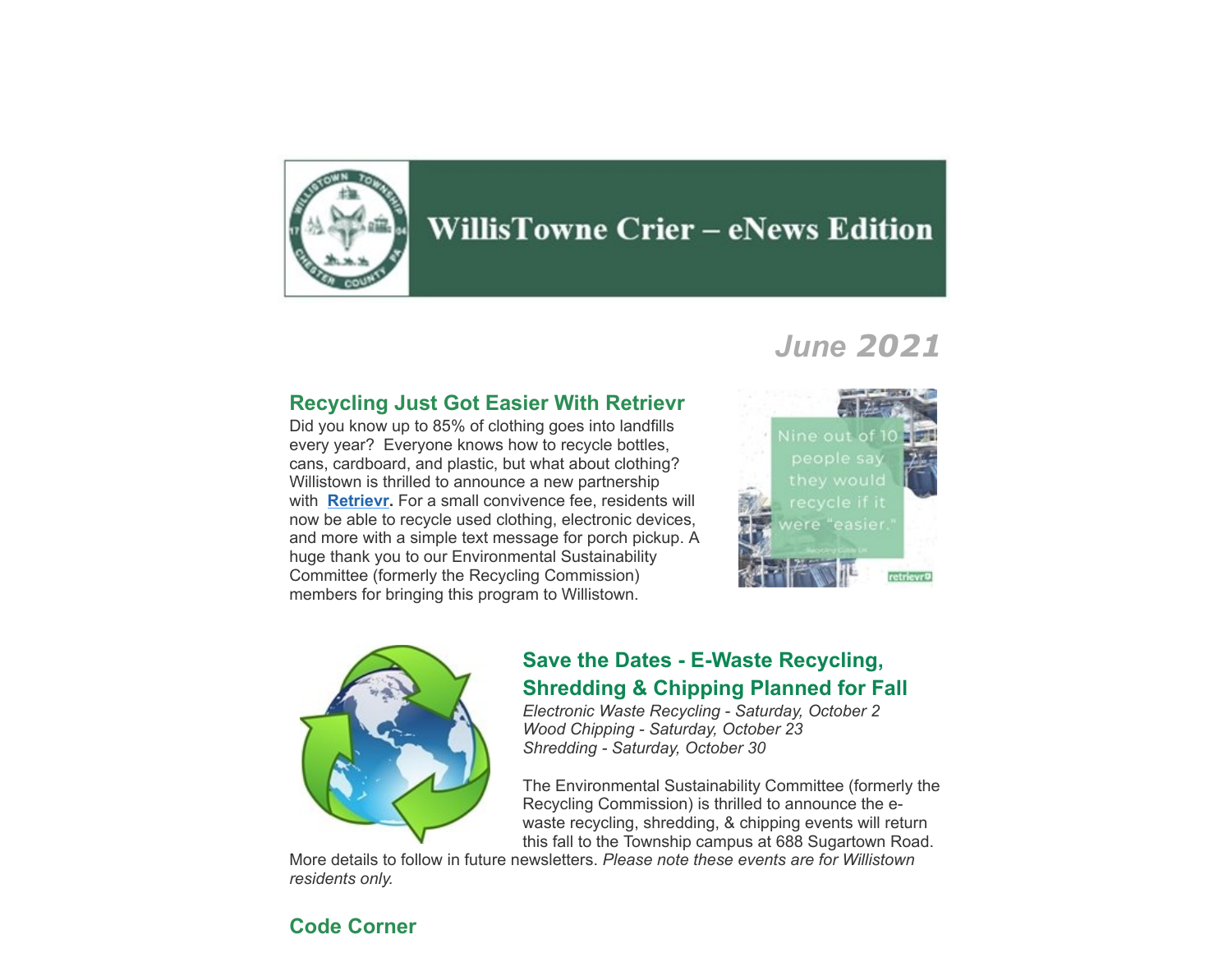At home swimming pools have become increasingly popular the past 2 summers due to the pandemic. Before you get started on construction, make sure you have applied for a permit if your swimming pool (inground and above ground), spa, or hot tub is over 24" deep. Permit applications are available on the [Township website.](https://www.willistown.pa.us/197/Documents-Permits) Please reach out to the Building Permit Department at (610) 647-5300 ext 250 with questions.





### **Board & Committee Meetings**

Our Board and Commission meetings continue to meet virtually at this time. Please note, our Planning Commission and Board of Supervisors meet once a month during June, July and August. All other Boards and Commission continue to

meet on their normal day and time. Visit our Community Calendar [\[https://www.willistown.pa.us/calendar.aspx?CID=26,14,22,\] for the](https://www.willistown.pa.us/calendar.aspx?CID=26,14,22,) current list of upcoming meetings and events.

# **Willistown Parks & Rec News**



### **Summer 2021** *Go WilMA!* **It's for the Birds.**

Why is *GO WilMa!* 2021 for the Birds? Since 1970, nearly 3 billion birds—that's more than 1 in 4 have been lost in the continental US and Canada across 6 biomes according to research in the journal Science. This season's *GO WilMa!* is

dedicated to celebrating birds and sparking awareness of their importance and [wonder for our families and young adventurers. Please sign up for Willistown](https://www.willistown.pa.us/list.aspx) Parks & Recreation's Enews [https://www.willistown.pa.us/list.aspx] for registration information as it becomes available.

### **Willistown T-Birds T-Ball - Summer**

Boys and girls ages 3-5 years old learn the basics of throwing, catching, fielding, batting, and base running and then apply what they have learned in fun, non-competitive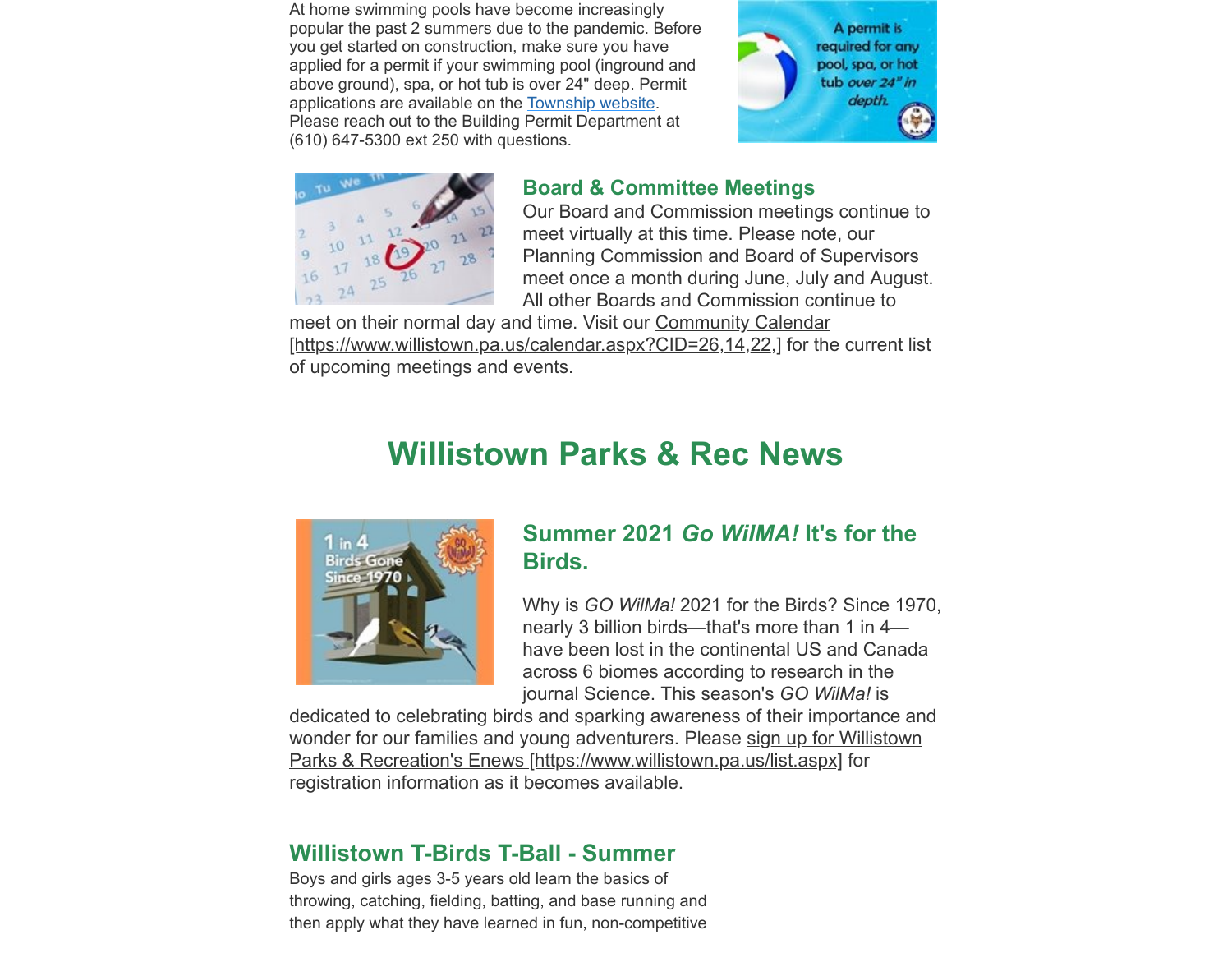games. The kids receive instruction and get to play the game in one outing.

*Date:* Saturdays, June 12 - July 24 *Time:* 10 AM -11 AM OR 11AM-12PM *Location:* Mill Park, 1 Mill Road, Malvern, 19355



*Fee:* \$90 Resident/\$95 Non-Resident (includes T-shirt, hat, and award)

*Registration:* **Jump Start Sports**

**[\[https://jumpstartphilly.leagueapps.com/leagues/baseball\\_softball\\_tball/2255131](https://jumpstartphilly.leagueapps.com/leagues/baseball_softball_tball/2255131-willistown-t-birds-t-ball-summer-2021) willistown-t-birds-t-ball-summer-2021]**



# **Paoli Library & Willistown Parks Present:**

Greentree Story Walk

Jabari Jumps, by Gaia Cornwall Stroll the park and journey with Jabari as he gains the courage to take his first jump off the diving board. Stay tuned for installation updates and

project unveiling at the GO WilMa! School's Out Park Party June 22 at Greentree Park from 4-8PM.

#### Miss Stephanie's Summertime Stories in the Park

There's nothing quite like an entertaining read with Paoli Library's Miss Stephanie & then playtime in the park for our youngsters on Thursdays at 11AM in Greentree Park. Please sign up for Willistown Parks & Recreation's [Enews \[https://www.willistown.pa.us/list.aspx\]](https://www.willistown.pa.us/list.aspx) for registration information as it becomes available.

# **Summer Fun Camps**

Due to the pandemic, Great Valley School District was unable to clear our use of Sugartown Elementary School until May 1. We understand that many of our families already made plans for the summer, but we are happy to offer full and half day camps for June 21-25 and August 9-13. Half day camps are 9AM-Noon, and full day camps are



[9AM-3PM for resident and non-resident children. Register here.](https://www.willistown.pa.us/264/Camps) [https://www.willistown.pa.us/264/Camps]

# **School's Out—Let's** *GO WilMa!*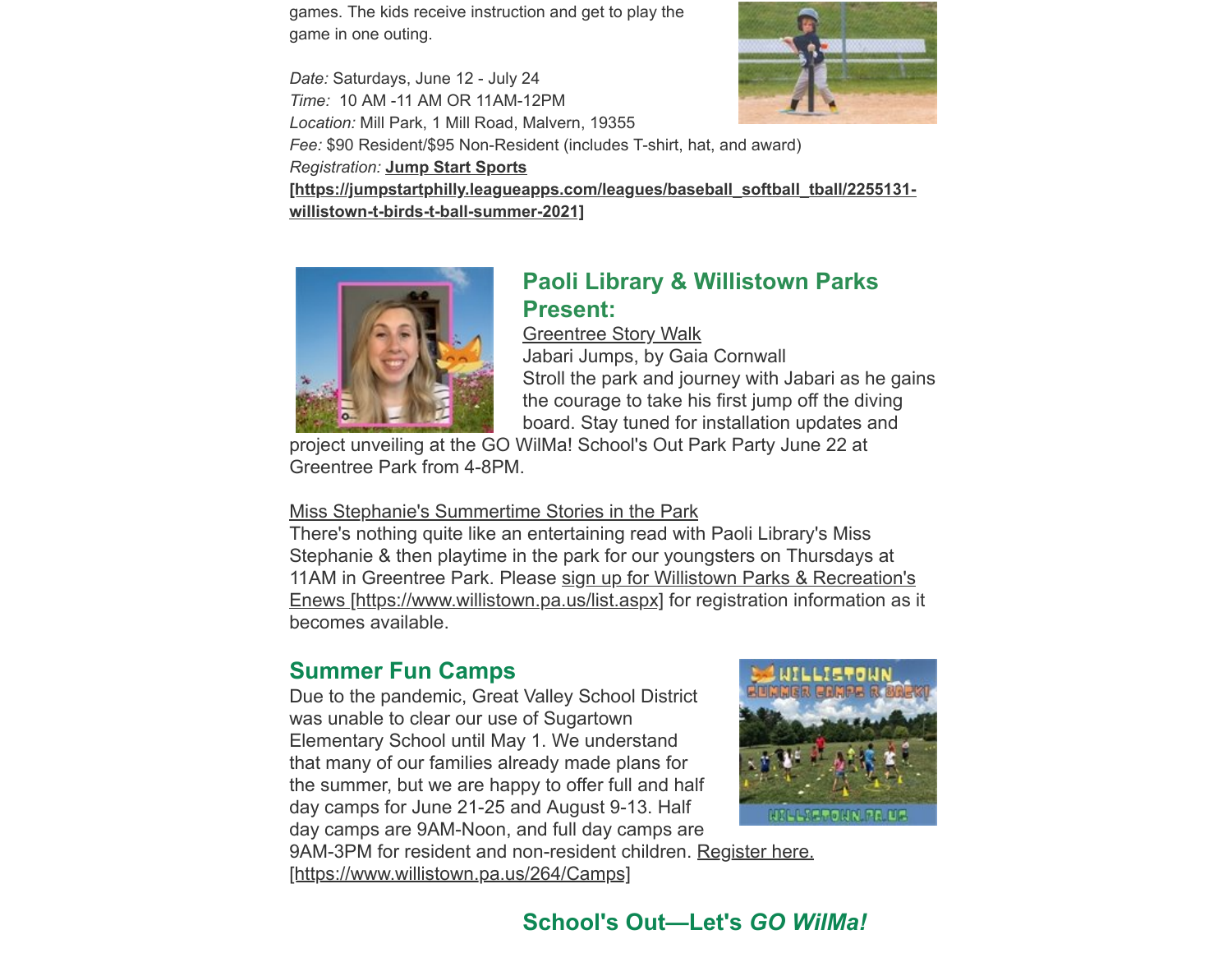

Road, Malvern.

Greentree Park Party June 22 4-8PM

YAY—Greentree Park Parties are Back! Join us to celebrate summer and kick off and register for *GO WilMa!* We'll have face painting, petting animals, pony rides, balloon art, food, and music. Can't wait to see you in the park! Greentree Park [\[https://www.willistown.pa.us/Facilities/Facility/Det](https://www.willistown.pa.us/Facilities/Facility/Details/Greentree-Park-2) ails/Greentree-Park-2]is located at 21 Grubb

# **Community News**

#### **Historic Sugartown**

Pop-Up Biergarten | June 17 | 5-8 pm At long last! We're bringing back Historic Sugartown's Pop-Up Biergartens! They'll look a little different this year, but it will still be a fun night in the village! Featuring German fare by the Flying Deutschman [\[https://flyingdeutschman.com/\]](https://flyingdeutschman.com/) and Malvern's Scoops 'N' Smiles Ice Cream [\[http://www.scoopsonking.com/\], and of course -- Craft Brews by our friends](http://www.scoopsonking.com/) from Malvern's Locust Lane Craft Brewery

[\[https://www.locustlanecraftbrewery.com/\]](https://www.locustlanecraftbrewery.com/) and local wines by Chaddsford Winery [https://www.chaddsford.com/]. *Advance Tickets Required*.

Round Up at the Register!

[Help support Historic Sugartown by shopping at Kimberton Whole Foods](https://www.kimbertonwholefoods.com/locations/malvern/) [https://www.kimbertonwholefoods.com/locations/malvern/] during the month of June.

Guided Tours of the 19<sup>th</sup>-Century Village Saturdays at 11AM & 1PM in June.

Advanced registration required for all events, tours & workshops. Register and [learn about more events and Bindery workshops at HistoricSugartown.org](https://historicsugartown.org/) [https://historicsugartown.org/].

#### **Malvern Public Library**

The Malvern Library is happy to announce that we will be returning to our regular hours in June. Upon Entry:

-Masks will continue to remain mandatory pending upon future regulations -Limited computer usage will resume with scheduled, one hour sessions. Please call ahead to schedule an appointment to use the computers -We encourage you to browse our stacks or pickup your holds with no time limit!